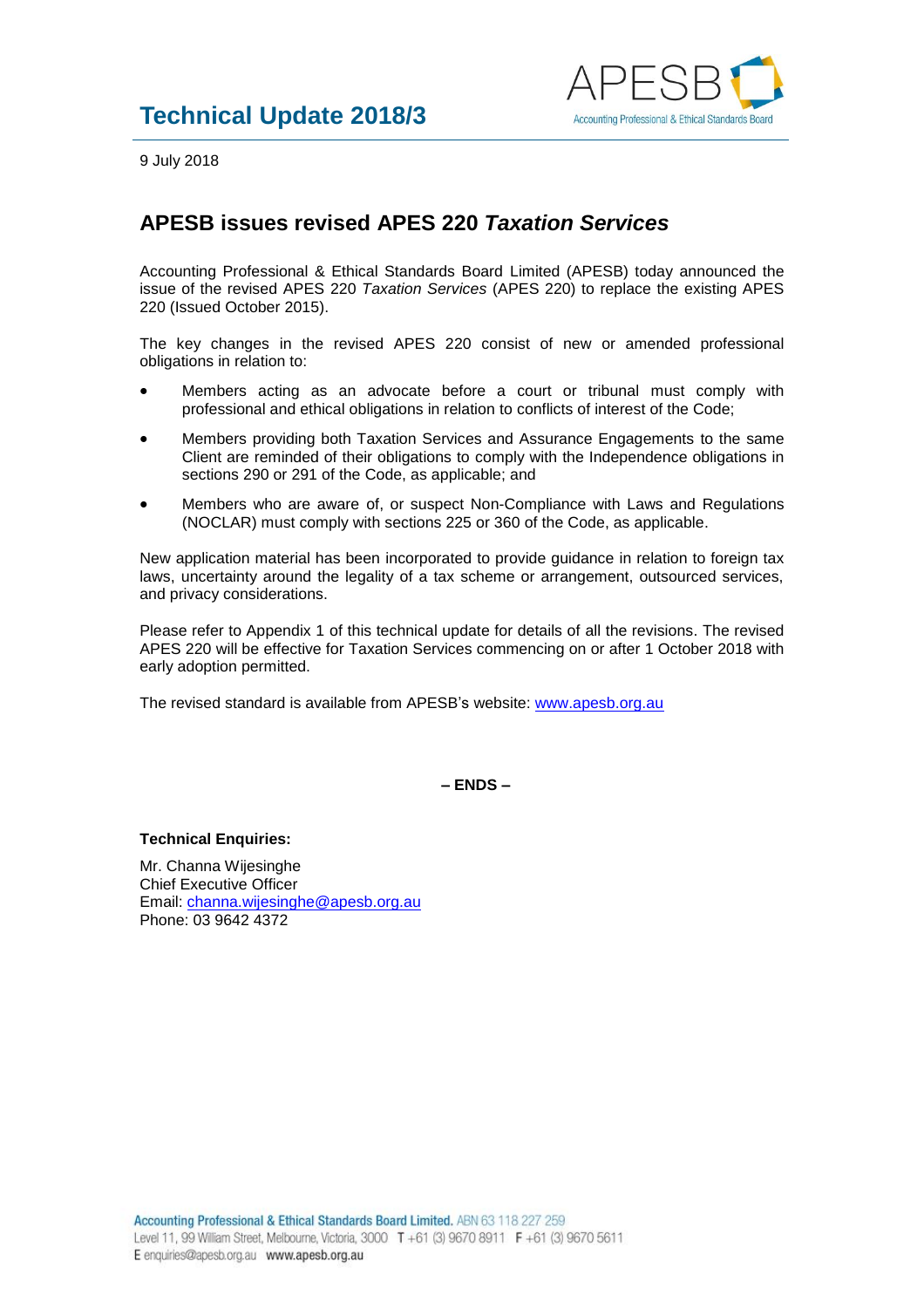## **Appendix 1**

## **Revision to APES 220 (Issued October 2015)**

Accounting Professional & Ethical Standards Board Limited (APESB) has approved the following revisions to APES 220 *Taxation Services* which was originally issued in October 2007 and revised in March 2011 and October 2015.

| Paragraph<br><b>Reference</b> | <b>Revisions</b>                                                                                                                                                                                                                                                                                                                                                                                                                                                                      |
|-------------------------------|---------------------------------------------------------------------------------------------------------------------------------------------------------------------------------------------------------------------------------------------------------------------------------------------------------------------------------------------------------------------------------------------------------------------------------------------------------------------------------------|
| 1.2                           | Accounting Professional & Ethical Standards Board Limited (APESB) has<br>revised professional standard APES 220 Taxation Services (the<br>Standard), which is effective from 1 January 2016 October 2018 and<br>supersedes APES 220 issued in March 2011. October 2015. Earlier<br>adoption of this Standard is permitted.                                                                                                                                                            |
| $\overline{2}$                | <b>Assurance Engagement</b> means an Engagement in which a Member in<br>Public Practice aims to obtain sufficient appropriate evidence in order to<br>express a conclusion designed to enhance the degree of confidence of the<br>intended users other than the responsible party about the subject matter<br>information (that is, the outcome of the measurement or evaluation of an<br>underlying subject matter against criteria).                                                |
|                               | This includes an Engagement in accordance with the Framework for<br>Assurance Engagements issued by the AUASB or in accordance with<br>specific relevant standards, such as International Standards on Auditing, for<br><b>Assurance Engagements.</b>                                                                                                                                                                                                                                 |
| 2                             | <b>AUASB</b> means the Australian statutory body called the Auditing and<br>Assurance Standards Board established under section 227A of the<br>Australian Securities and Investments Commission Act 2001.                                                                                                                                                                                                                                                                             |
| $\overline{2}$                | <b>Client Monies</b> means any monies (in whatever form) coming into the<br>control of a Member in Public Practice or any of the Member's personnel<br>which are the property of a Client and includes monies to which the<br>Member or the Member's personnel have no present entitlement. "Control"<br>means where a Member or any of the Member's personnel, acting either<br>solely or in conjunction with one or more people, can authorise the<br>transacting of Client Monies. |
| $\overline{2}$                | <b>Employer</b> within the context of this Standard means an entity or person<br>that employs, engages or contracts a Member in Business.                                                                                                                                                                                                                                                                                                                                             |
| 2                             | Taxation Law means-a law and/or regulation of any level of government<br>imposing a tax or otherwise dealing with tax, and includes any such laws<br>and regulations that describe direct and indirect taxes, levies, surcharges,<br>penalties or similar charges imposed by various levels of governments or<br>similar institutions on economic transactions.                                                                                                                       |
| 2                             | Taxation Services means any Professional Activities performed by a<br>Member relating to ascertaining a Client's or Employer's tax liabilities or<br>entitlements or satisfying their obligations under a Taxation Law, provided<br>under circumstances where they can reasonably expect to rely on the<br>Professional Activities. This includes:                                                                                                                                    |
|                               | preparation of a return, notice, statement, application or other<br><u> ←(a)</u><br>document for lodgement with a Revenue Authority, and responding<br>on behalf of a Client or Employer to the Revenue Authority's<br>requests for further information;                                                                                                                                                                                                                              |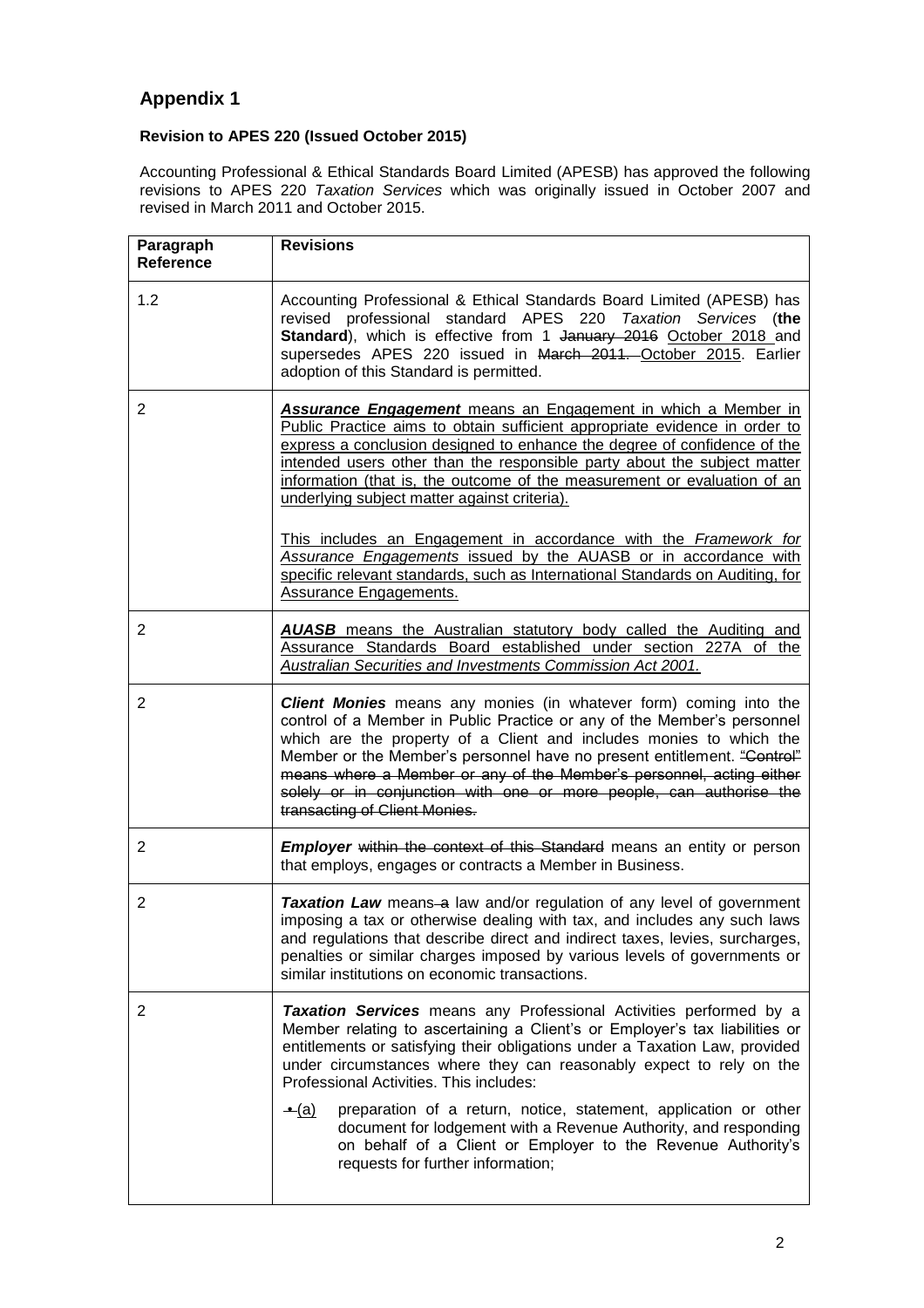| Paragraph<br><b>Reference</b> | <b>Revisions</b>                                                                                                                                                                                                                                                                                                                                                                                                                                                                                                                                          |
|-------------------------------|-----------------------------------------------------------------------------------------------------------------------------------------------------------------------------------------------------------------------------------------------------------------------------------------------------------------------------------------------------------------------------------------------------------------------------------------------------------------------------------------------------------------------------------------------------------|
|                               | $-(b)$<br>preparation of tax calculations to be used as the basis for the<br>accounting entries in the financial statements;                                                                                                                                                                                                                                                                                                                                                                                                                              |
|                               | provision of tax planning and other tax advisory services; and<br>$\bullet$ (c)                                                                                                                                                                                                                                                                                                                                                                                                                                                                           |
|                               | $\triangleq$ (d)<br>assisting a Client or Employer in the resolution of tax disputes.                                                                                                                                                                                                                                                                                                                                                                                                                                                                     |
| 2                             | <b>Those Charged with Governance</b> means the person(s) or organisation(s)<br>(for example, a corporate trustee) with responsibility for overseeing the<br>strategic direction of the entity and obligations related to the accountability<br>of the entity. This includes overseeing the financial reporting process. For<br>some entities in some jurisdictions, Those Charged with Governance may<br>include management personnel, for example, executive members of a<br>governance board of a private or public sector entity, or an owner-manager. |
| 3.1                           | Members providing Taxation Services shall at all times safeguard the<br>interests of their Client or Employer provided that such services are<br>delivered in accordance with Section 100 Introduction<br>and<br>Fundamental Principles of the Code and relevant law, including<br>applicable Taxation Law.                                                                                                                                                                                                                                               |
| 3.5                           | A Member may act as an advocate for a Client or Employer when<br>representing or assisting them before the courts or certain tribunals.<br>However, a Member acting in such a capacity before any court or tribunal<br>should ensure that the Client or Employer is aware that the Member has an<br>obligation not to mislead the court or tribunal and to safeguard his or her<br>professional objectivity.                                                                                                                                              |
| 3.6                           | If a conflict of interest arises due to the Member being asked to act as<br>an advocate for a Client or Employer before a court or tribunal in<br>respect of Professional Activities the Member provided, the Member<br>shall comply with Section 100 Introduction and Fundamental<br>Principles and Section 220 Conflicts of Interest (for Members in<br>Public Practice) or Section 310 Conflicts of Interest (for Members in<br><b>Business) of the Code.</b>                                                                                          |
|                               | Independence obligations                                                                                                                                                                                                                                                                                                                                                                                                                                                                                                                                  |
| 3.7                           | When a Member in Public Practice is providing Taxation Services to a<br>Client and the Member's Firm is also engaged to conduct an<br><b>Assurance Engagement for the same Client, the Member shall comply</b><br>with Section 290 Independence - Audit and Review Engagements (for<br>audit Engagements) or Section 291 Independence - Other Assurance<br><b>Engagements (for other Assurance Engagements) of the Code.</b>                                                                                                                              |
| 3.68                          | In accordance with Section 140 Confidentiality of the Code, a A<br>Member who acquires confidential information in the course of<br>performing a Taxation Service for a Client or Employer shall not use<br>that information for any purpose other than the proper performance<br>of professional work for that Client or Employer comply with Section<br>140 Confidentiality of the Code.                                                                                                                                                                |
| $3.79 - 3.810$                | [Paragraphs 3.7 - 3.8 remain unchanged, but renumbered as paragraphs<br>$3.9 - 3.10.1$                                                                                                                                                                                                                                                                                                                                                                                                                                                                    |
| 3.911                         | Unless the Member has a legal obligation of disclosure, a Member<br>shall not furnish to the Revenue Authorities any opinions or written<br>advices-advice of a third party who is acting in a specialist capacity<br>on specific aspects of the Engagement, without the prior knowledge<br>and express consent of that third party.                                                                                                                                                                                                                      |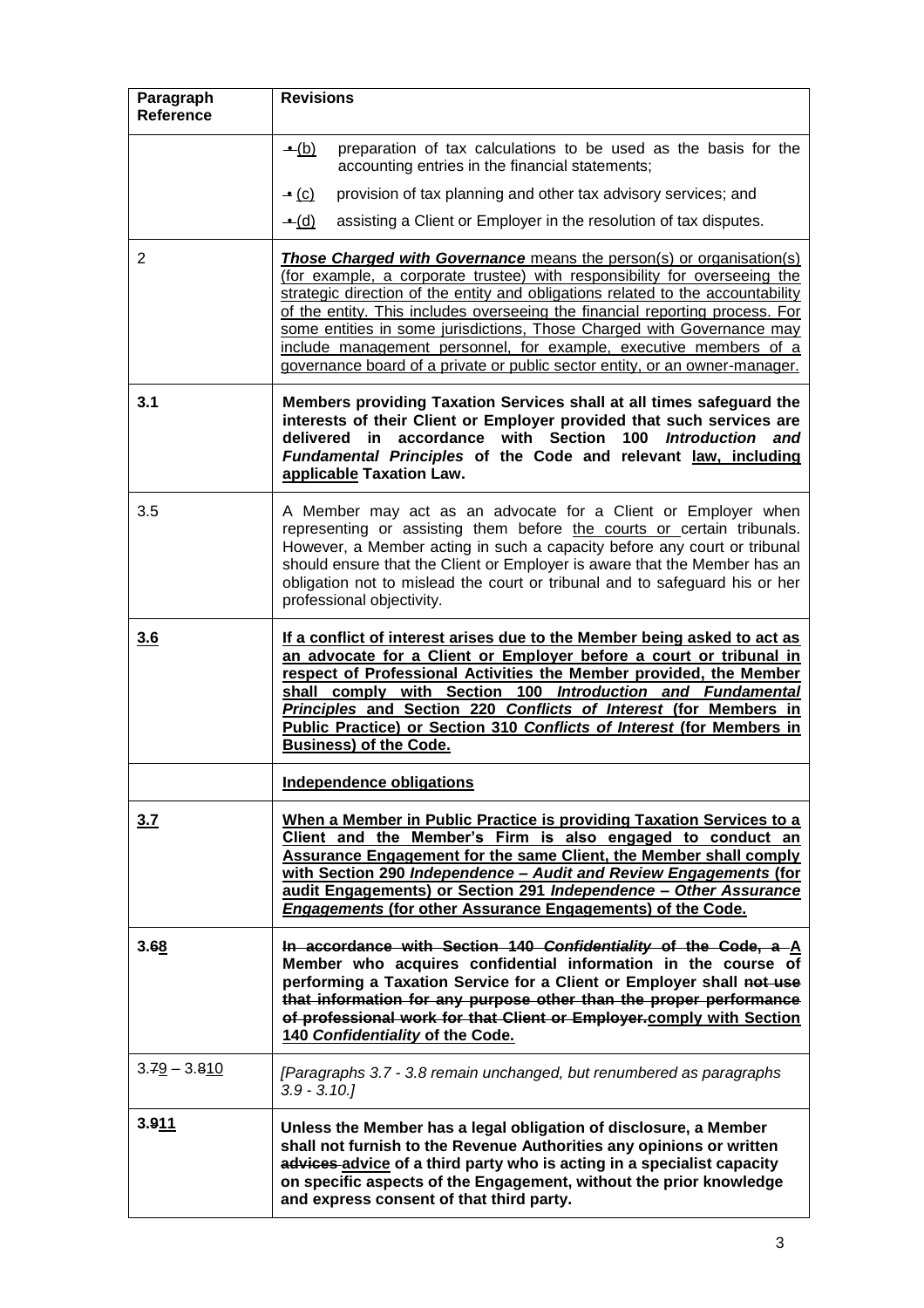| Paragraph<br><b>Reference</b> | <b>Revisions</b>                                                                                                                                                                                                                                                                                                                                                                                                                                                                                                                                               |
|-------------------------------|----------------------------------------------------------------------------------------------------------------------------------------------------------------------------------------------------------------------------------------------------------------------------------------------------------------------------------------------------------------------------------------------------------------------------------------------------------------------------------------------------------------------------------------------------------------|
| $3.102 - 3.124$               | [Paragraphs 3.10 - 3.12 remain unchanged, but renumbered as paragraphs<br>$3.12 - 3.14$ .                                                                                                                                                                                                                                                                                                                                                                                                                                                                      |
| 3.135                         | Members should, therefore, refrain from performing any Taxation Services<br>which they are not competent to carry out, unless expert advice and<br>assistance is are obtained to ensure that the Professional Activities are<br>performed to a standard agreed with the Client or Employer or as required<br>by law.                                                                                                                                                                                                                                           |
| 3.16                          | If applicable to the Engagement, a Member should obtain an understanding<br>of relevant foreign laws and regulations sufficient to enable the provision of<br>competent Taxation Services. Where the Member does not have the<br>necessary knowledge of the foreign laws and regulations, they should<br>engage the services of an expert to ensure the Professional Activities are<br>performed to the required standard.                                                                                                                                     |
| 3.147                         | A Member shall maintain open, frank and effective communications<br>with a Client or Employer. In this regard:                                                                                                                                                                                                                                                                                                                                                                                                                                                 |
|                               | where appropriate, having regard to in the context of the<br>(a)<br>Member's agreed scope of work, a Member shall advise a Client<br>or Employer of both the Member's and the Client's or Employer's<br>rights, obligations and options available under the Taxation Law.<br>A Member shall also advise the Client or Employer of their rights<br>or options available under Taxation Law with respect to the<br>seeking of a private ruling and the lodging of objections and<br>appeals against adverse positions adopted by the Revenue<br>Authorities; and |
|                               | in the context of Taxation Services requested, a Member shall<br>(b)<br>advise a Client or Employer on the application of the Taxation<br>Law, including any possible penalties and other legal tax<br>consequence, so as to allow the Client or Employer to make an<br>informed decision of the course of action to be taken.                                                                                                                                                                                                                                 |
| 3.158                         | A Member in Public Practice shall provide a Client with a statement in<br>Writing that:                                                                                                                                                                                                                                                                                                                                                                                                                                                                        |
|                               | the responsibility for the accuracy and completeness of the<br>(a)<br>particulars and information provided by the Client rests with the<br>Client;                                                                                                                                                                                                                                                                                                                                                                                                             |
|                               | any advice given to the Client is only an opinion based on the<br>(b)<br>Member's knowledge of the Client's particular circumstances;<br>and                                                                                                                                                                                                                                                                                                                                                                                                                   |
|                               | a taxpayer has obligations under self-assessment to keep full<br>(c)<br>and proper records in order to facilitate the preparation of<br>accurate returns.                                                                                                                                                                                                                                                                                                                                                                                                      |
| 3.169                         | The communication of the matters in paragraph 3.4518 to the Client in<br>Writing need not be in the form of a letter. For example, a standard format<br>handout, brochure, leaflet or electronic communication is also acceptable.                                                                                                                                                                                                                                                                                                                             |
| 3.1720                        | Where the application of the Taxation Law is not certain, a Member<br>shall not represent to a Client or Employer that the results of a<br>Taxation Service (such as the tax or other revenue returns which the<br>Member prepares or assists in preparing, or the tax advice the<br>Member offers), are beyond challenge.                                                                                                                                                                                                                                     |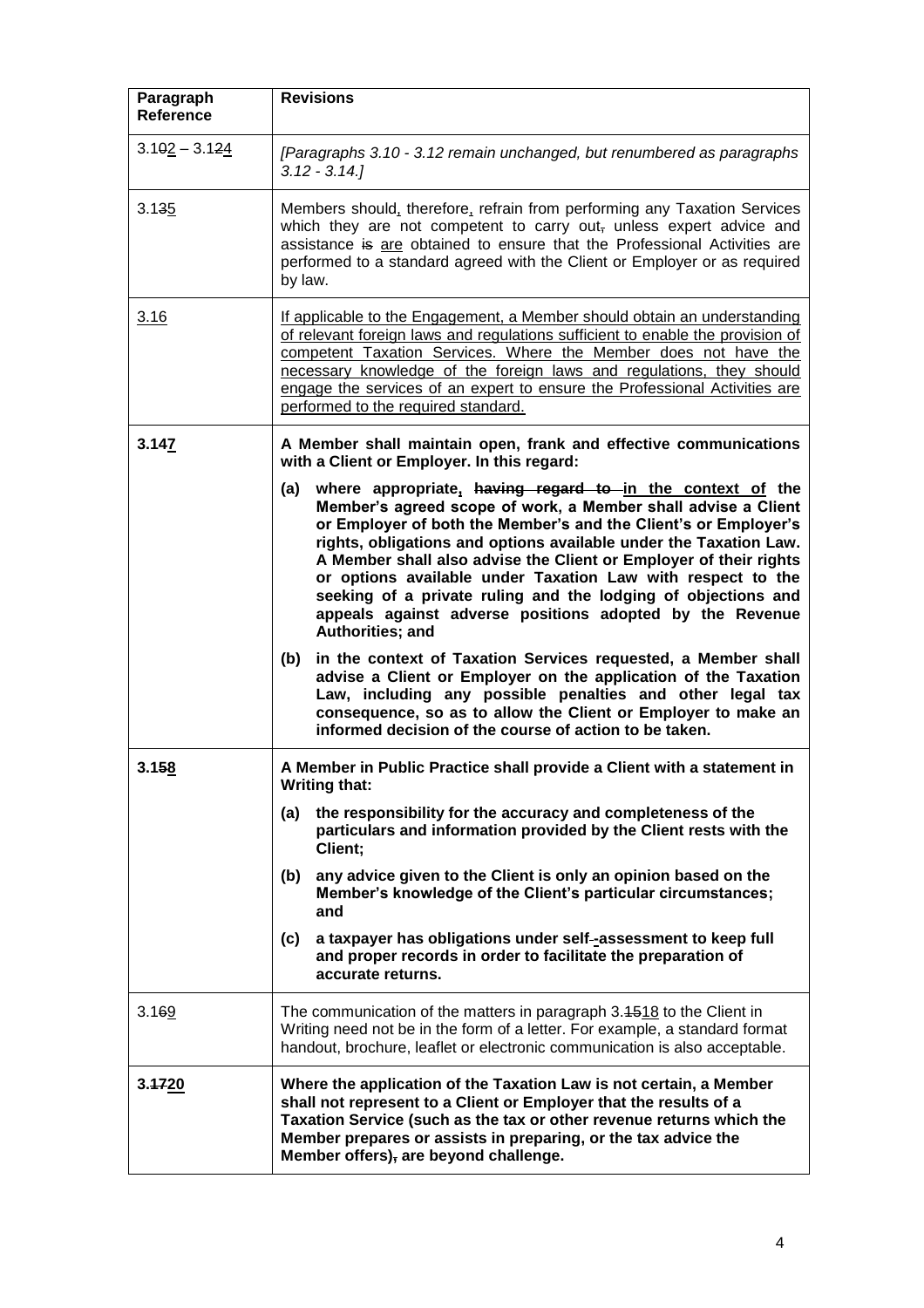| Paragraph<br><b>Reference</b> | <b>Revisions</b>                                                                                                                                                                                                                                                                                                                                                                                                                                                                                                                                                                                                                                                                                                                                                        |
|-------------------------------|-------------------------------------------------------------------------------------------------------------------------------------------------------------------------------------------------------------------------------------------------------------------------------------------------------------------------------------------------------------------------------------------------------------------------------------------------------------------------------------------------------------------------------------------------------------------------------------------------------------------------------------------------------------------------------------------------------------------------------------------------------------------------|
| 4.1                           | A Member shall prepare and/or lodge returns and other relevant<br>documents required to be lodged with a Revenue Authority in<br>accordance with the information provided by a Client or Employer,<br>their instructions, and the relevant Taxation Law.                                                                                                                                                                                                                                                                                                                                                                                                                                                                                                                |
| 4.2                           | Where appropriate, a Member may accept a Client's or Employer's<br>information, and is not responsible for its veracity. However, within the<br>agreed scope of work, a Member should obtain information which is<br>sufficient to allow the Member to form a view as to the application of the law<br>to that information and to be able to recommend the options available to the<br>Client or Employer on how the information provided by them may be<br>reflected in the relevant return or other documents to be lodged. Where a<br>Member reasonably believes that the information provided by the Client or<br>Employer may be incomplete, false or misleading, the Member should have<br>regard to the provisions of paragraph 7.3 of this Standard and the law |
| 4.3                           | Where a Member in Public Practice provides a tax lodgement service<br>to another party and a significant portion of the work associated with<br>the revenue returns and other relevant documents is not performed<br>under the supervision of the Member in Public Practice, the Member<br>in Public Practice shall perform sufficient reviews of the revenue<br>returns and other relevant documents in accordance with this<br>Standard and the Code prior to lodgement of these revenue returns                                                                                                                                                                                                                                                                      |
| 5.4                           | A Member shall not promote, or assist in the promotion of, or<br>otherwise encourage any tax schemes or arrangements where the<br>dominant purpose is to derive a tax benefit, and it is not reasonably<br>arguable that the tax benefit is available under Taxation Law.<br>Accordingly, a Member shall not provide advice on such a scheme or<br>arrangement to a Client or Employer other than to advise that in the<br>Member's opinion it is not effective at law.                                                                                                                                                                                                                                                                                                 |
| 5.5                           | If a Member is uncertain that a tax scheme or arrangement is of the type<br>set out in paragraph 5.4, the Member should consider:<br>(a) consulting with the Client, Employer, or Those Charged with<br>Governance, as applicable;<br>(b) if necessary, consulting with an in-house legal counsel or obtaining<br>independent legal advice;<br>(c) if necessary, and with the Client or Employer's consent, consulting<br>with the applicable Revenue Authority; and<br>(d) documenting the substance of the tax scheme or arrangements and<br>key matters considered by the Member in assessing whether the tax<br>scheme or arrangement is not of the type set out in paragraph 5.4.                                                                                  |
| $5.56 - 5.67$                 | [Paragraphs 5.5 - 5.6 remain unchanged, but renumbered as paragraphs<br>$5.6 - 5.7$ .                                                                                                                                                                                                                                                                                                                                                                                                                                                                                                                                                                                                                                                                                   |
| 5.78                          | In respect of an entity that predominantly promotes tax schemes or<br>arrangements, a Member shall not:                                                                                                                                                                                                                                                                                                                                                                                                                                                                                                                                                                                                                                                                 |
|                               | -(a) have any financial interest in such an entity; or                                                                                                                                                                                                                                                                                                                                                                                                                                                                                                                                                                                                                                                                                                                  |
|                               | $\triangle$ (b) render any Professional Service to such an entity where the<br>Member knows that the Member's immediate or close family has<br>a financial interest.                                                                                                                                                                                                                                                                                                                                                                                                                                                                                                                                                                                                    |